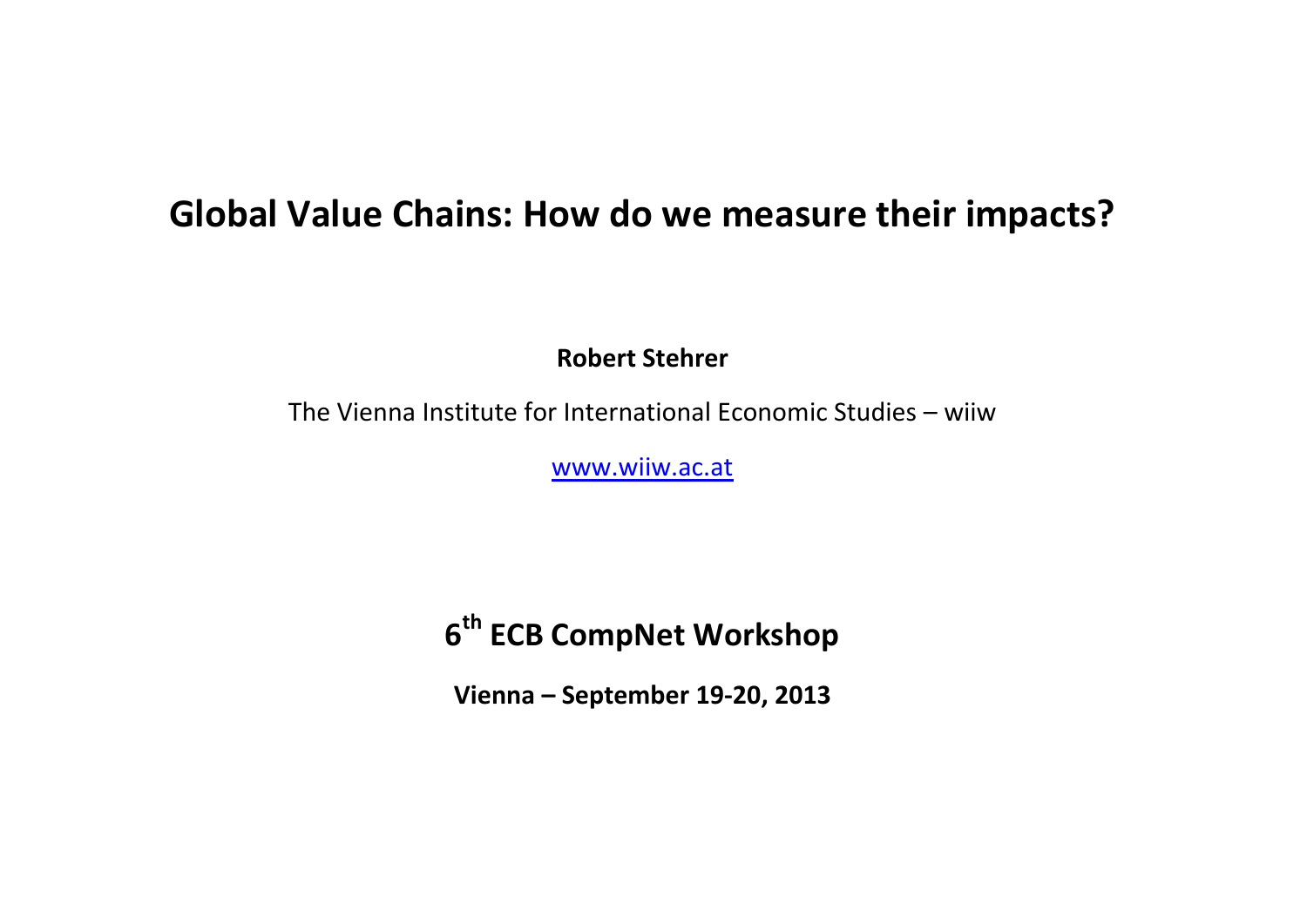# **How do we measure "Global value chains"?**

- Case studies (product level): iPod, Barbie doll, T-shirts, airplaines
- Firm level (e.g. Tim Sturgeon, Gereffi, etc.)
- Business function offshoring
- FDI and MNCs
- Trade in intermediates
- Input Output Tables
	- ESR Special issue 2013

(see diMauro, Plamper, Stehrer: ECB CompNet Policy Brief Nr 3)

- WIOD, EORA, GTAP, EXIOPOL, IDE-JETRO, GIO (Asian focus)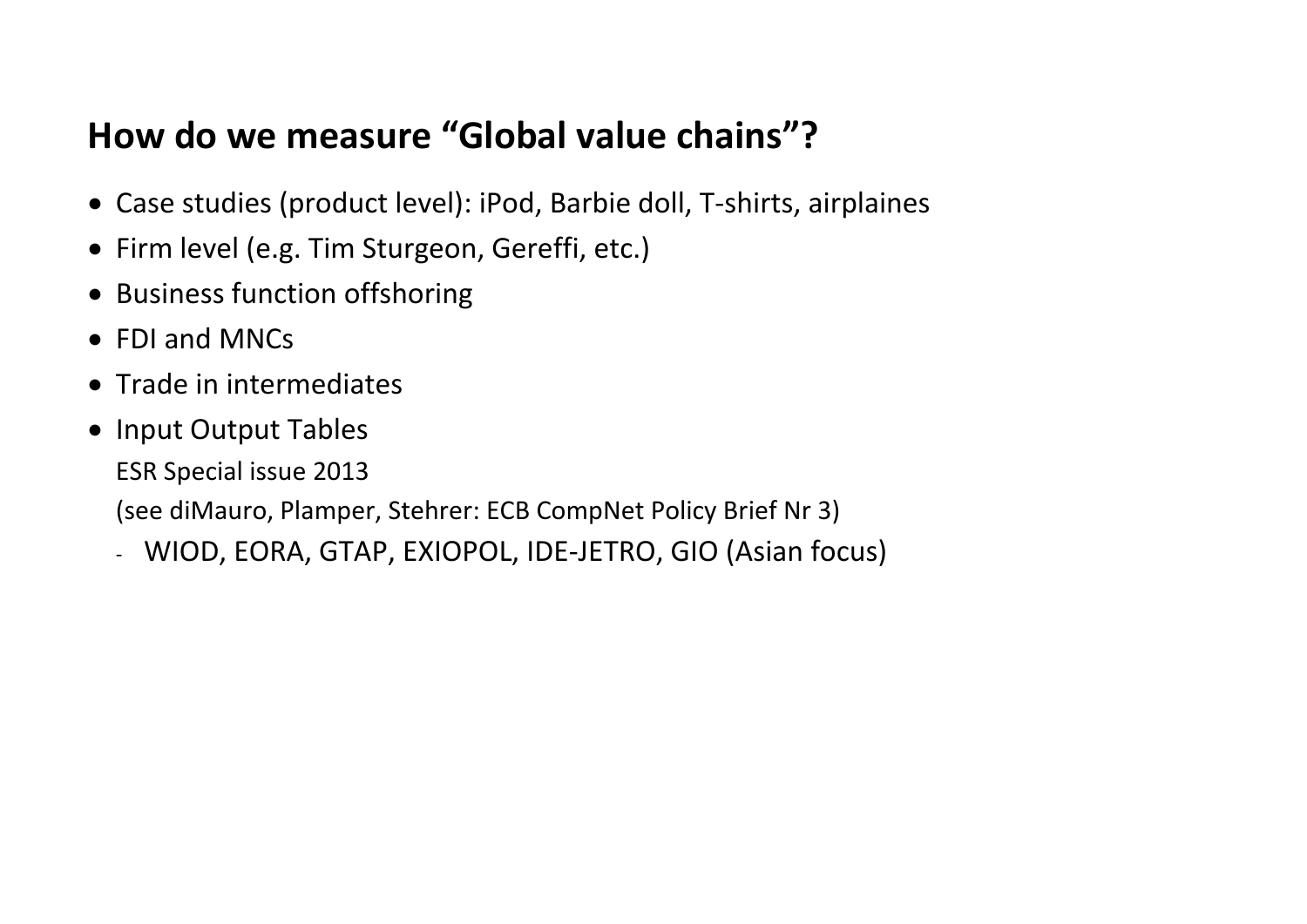# **Measures based on World Input-Output Tables**

#### **Indicators which are frequently used:**

- Offshoring measures (e.g. Feenstra and Hanson, 1999)
- Domestic and foreign content of exports (or final production) and value added exports (HIY, 2001; Johnson and Noguera, 2012; Koopman et al., forthcoming, Stehrer, 2012, 2013)
- GVC approach (Timmer et al., forthcoming)
- Hubs and spokes indicators (Lejour et al., 2011)
- Upstreamness/Downstreamness (Distance to consumer, backward/forward linkages, etc.) (Antras; …)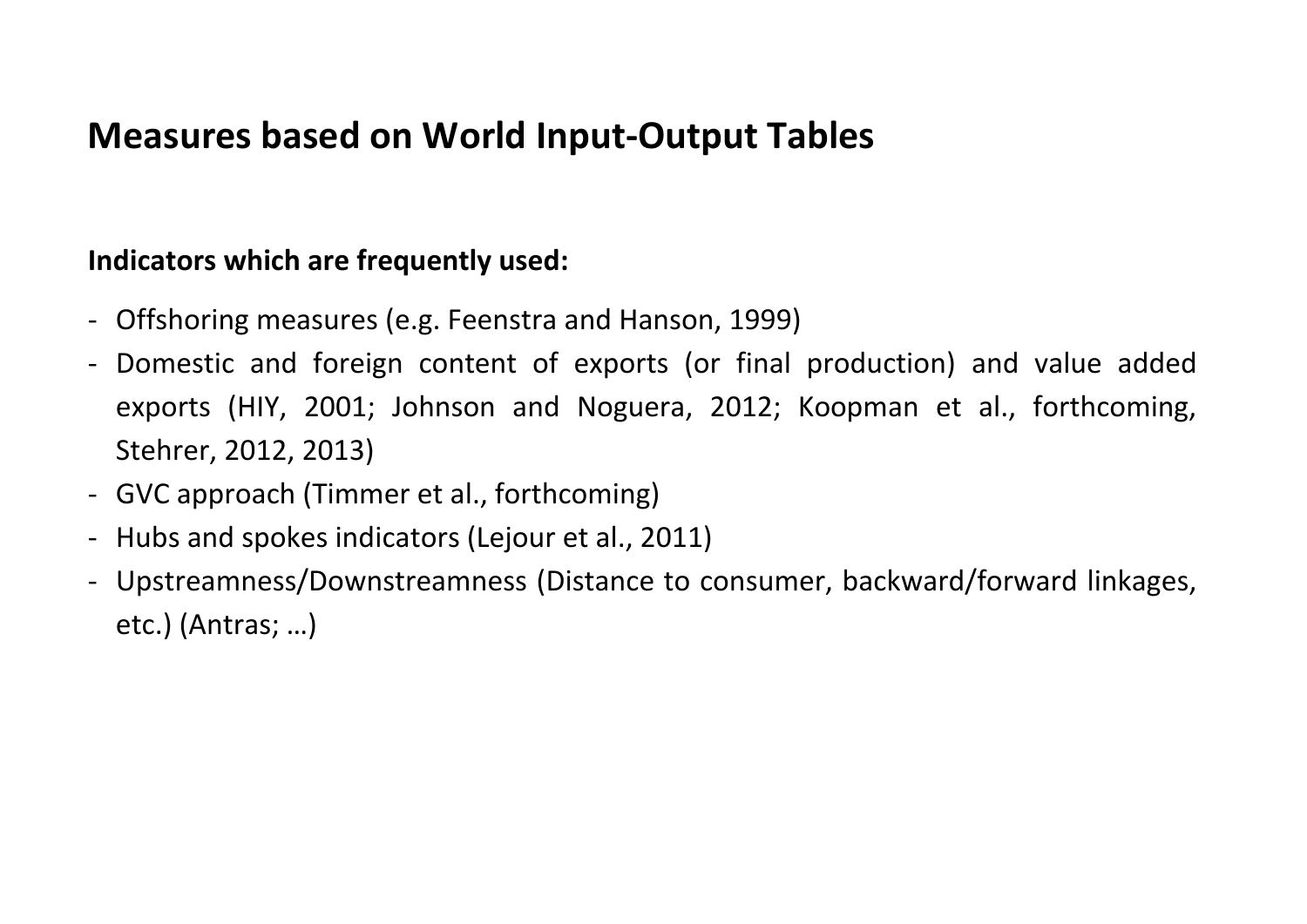**Technically concepts are related to concept of multiplier analysis (Leontief inverse)**

$$
x = z + f = Ax + f = (I - A)^{-1}f = Lf
$$
 (1)

Pre-multiplied with vector including

- value added coefficients
	- o NA identities
	- o Global constraints
- employment coefficients
- energy, emissions, R&D, etc. coefficients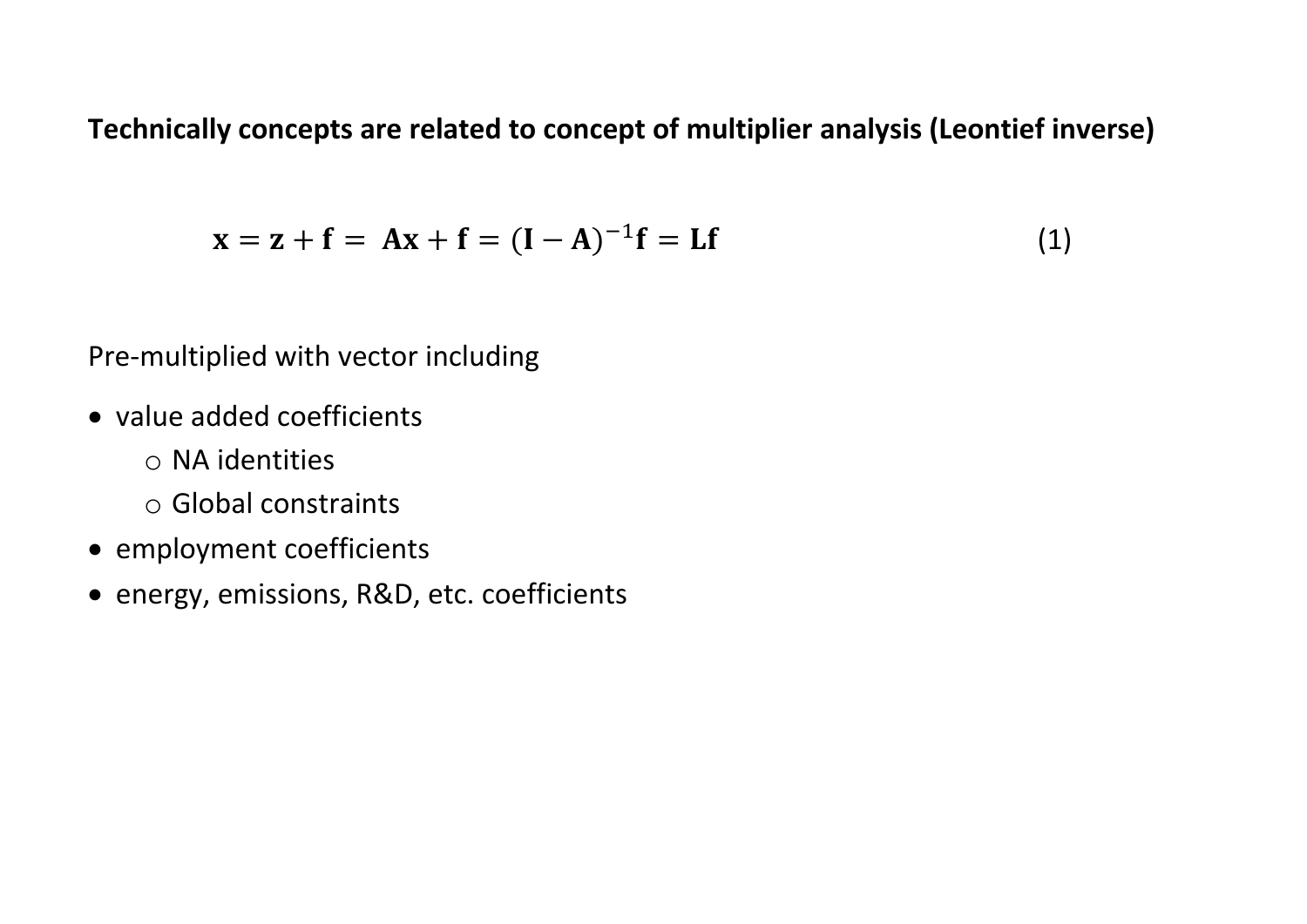### **What cannot be measured by World Input-Output Tables?**

- Global IO tables should in principle record all transactions of (cross-border) flows of goods and services
	- o Conceptual issues, measurement errors, etc.
- Which international activities do not lead to such flows?
	- o Business function offshoring
	- o M&A, FDI, etc.
	- o After attracting FDI, attract Business Functions …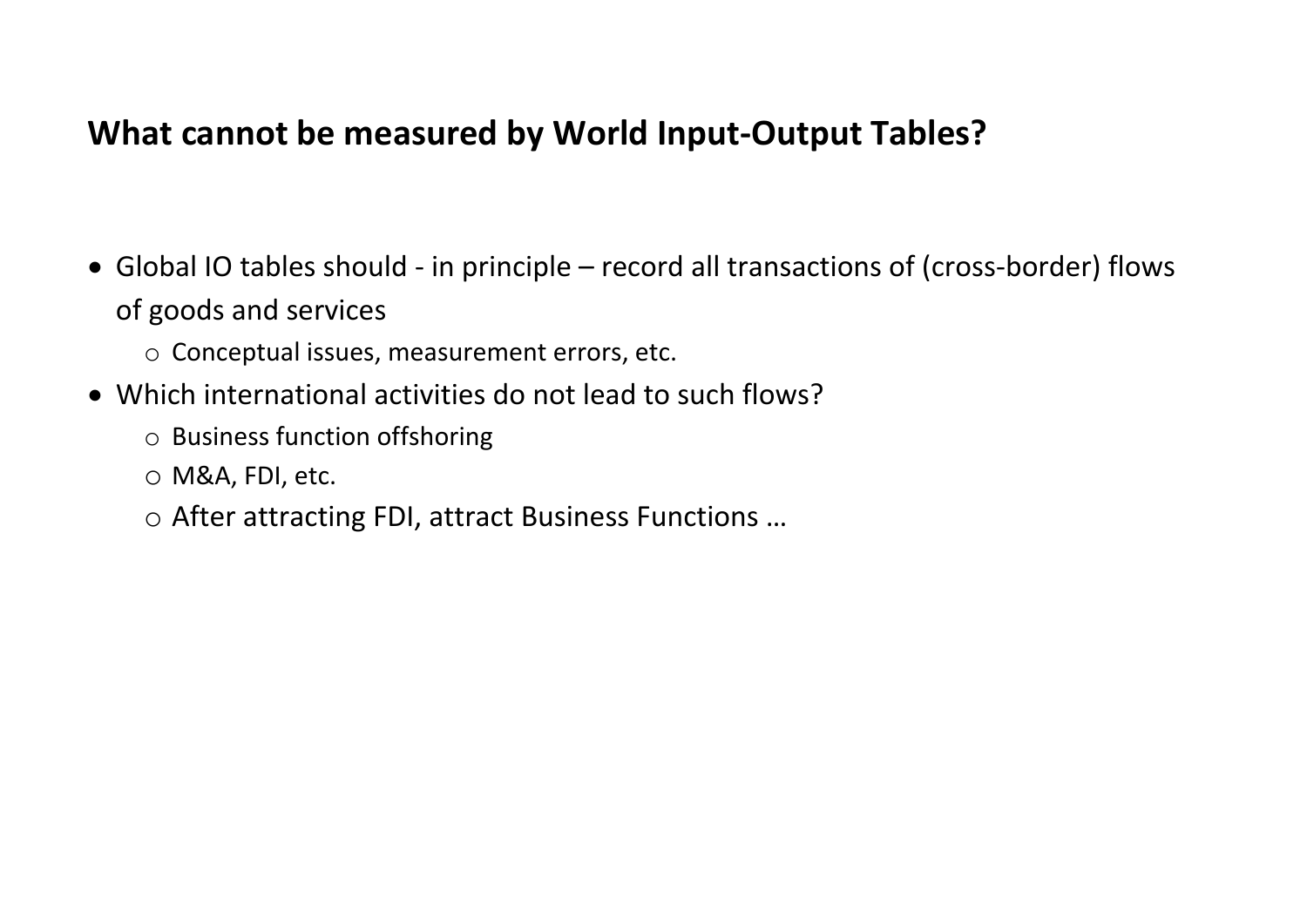## **Challenges ahead:**

"Just data problems":

- More details on Services trade, BEC codes, …
- Deflation and constant price tables, exchange rate movements
- Sectoral details (Classifications breaks, etc.)
- Timely updates (T12, T24, T36)
- Tariffs, NTMs, etc.

Conceptual issues:

- GDP vs GNP (additional data from AfA, FATS, etc.)
- Profit flows (finance flows)
- Quality aspects …
- $\bullet$  Etc.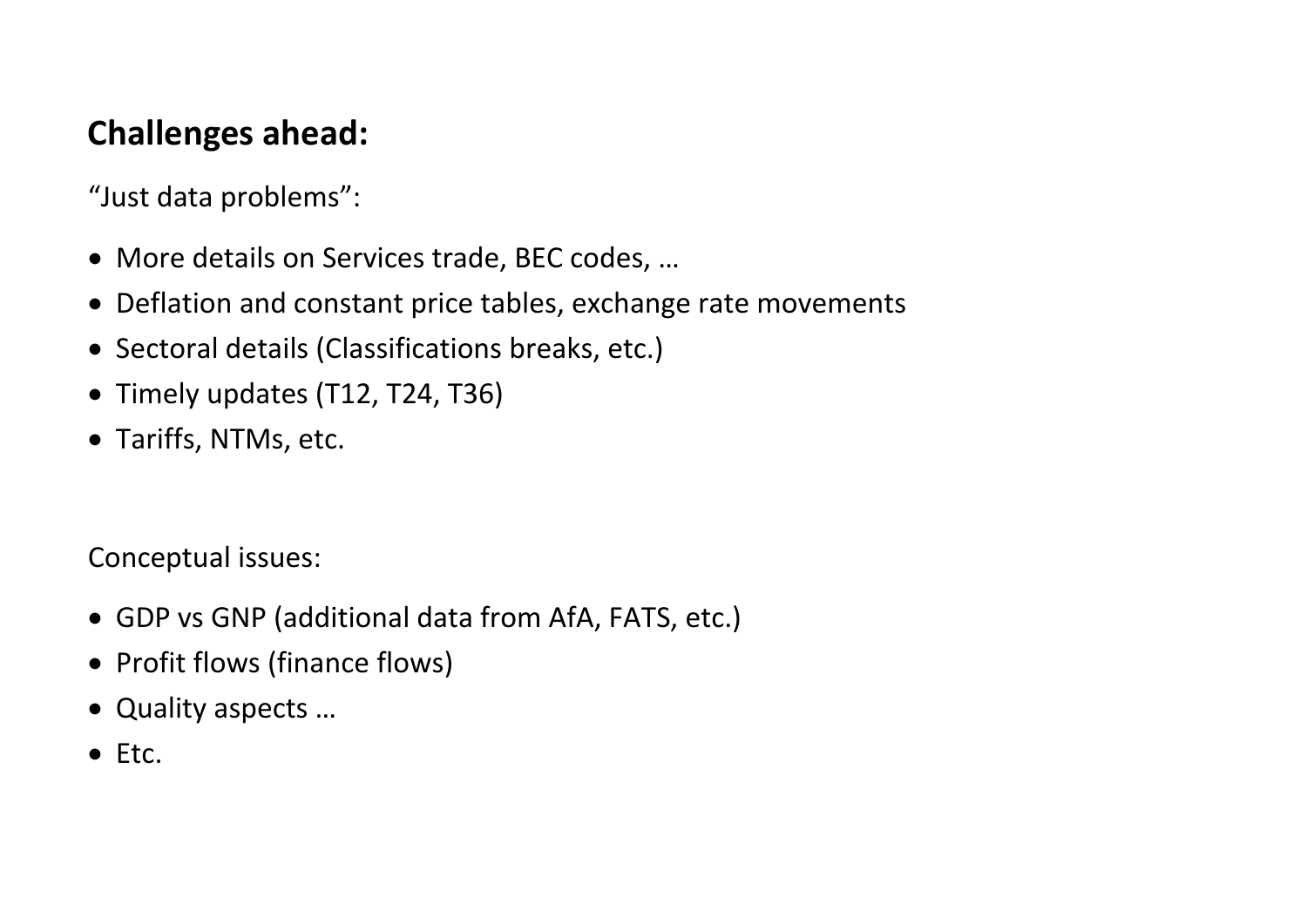### **How are impacts measured (using global IO tables)?**

- Value added (factor income) growth
	- o GVC participation has positive effects (Foster/Timmer/Stehrer, 2012)
- Factor demand (Employment by education and occupational categories)
	- o Offshoring has no negative impacts on employment (Foster/Stehrer/deVries, 2013; Foster /Pöschl/Stehrer, 2013)
- Technology spillovers
	- o Positive productivity effects of foreign R&D spillovers (Foster/Pöschl/Stehrer, 2013a, 2013b)
- Balance-of-payment
	- o Bilateral differences, but no macro-economic implications (Stehrer, 2012, 2013)
- Change in RCA patterns
	- o Yes, but only for selected countries and industries (Koopman et al., forthcoming)
- Energy and environmental impacts: …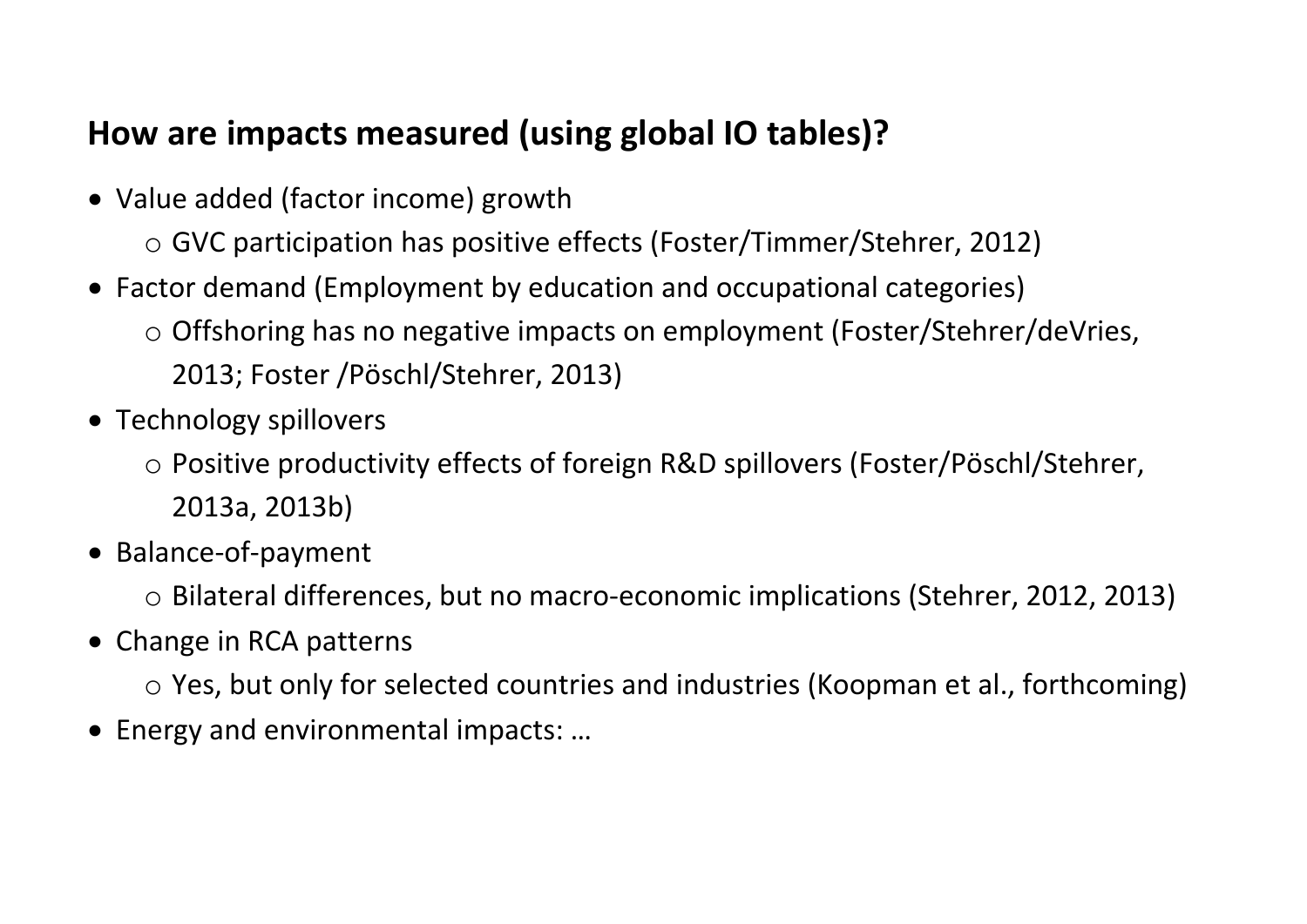#### **Usually:**

- Input-output techniques
- Regress a measure of GVCs on outcome variable (labour demand, growth, productivity growth, etc.)

Two examples:

- Value added trade in the euro area
- Differentiated employment impacts of offshoring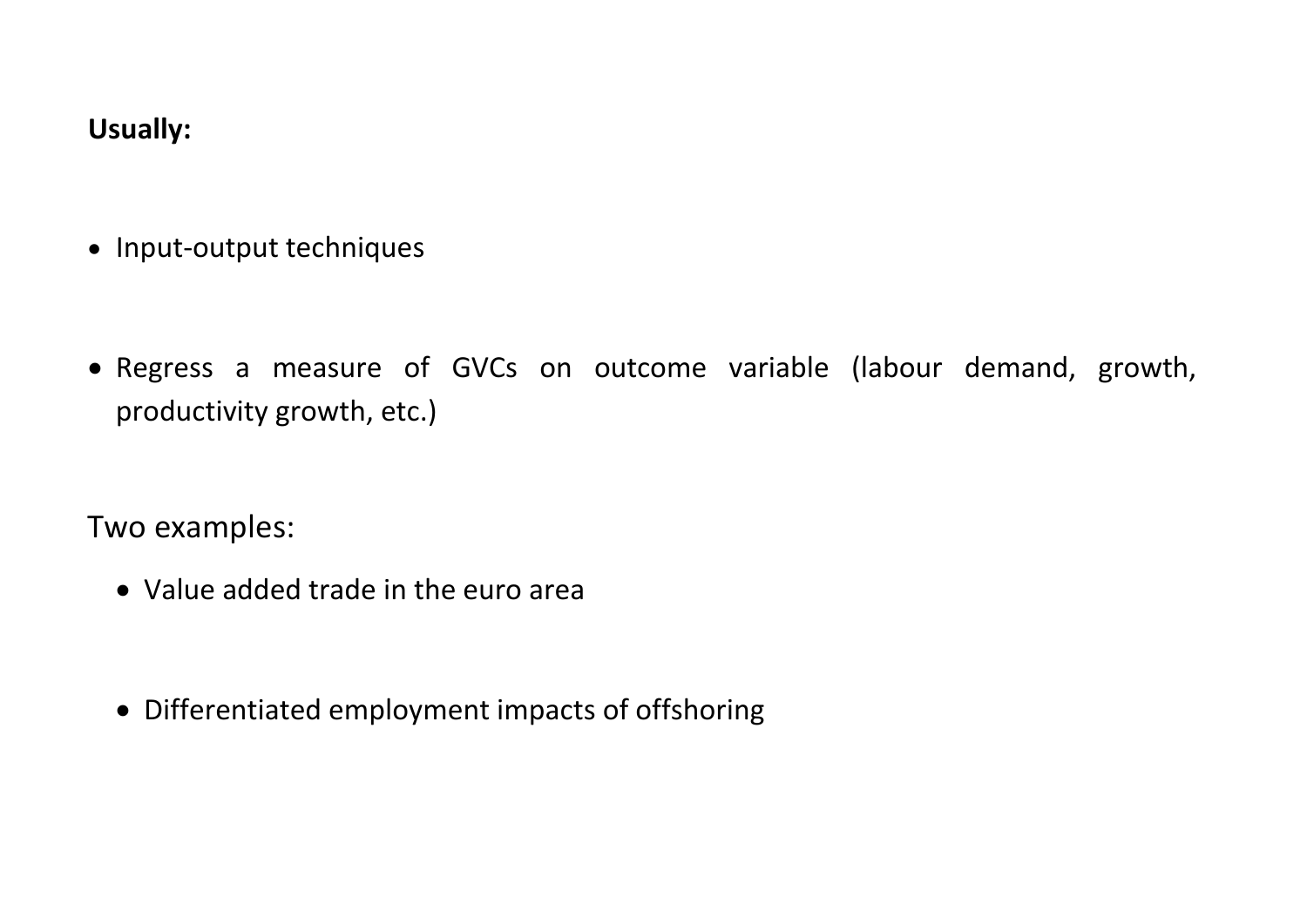### *Value added in trade: A view from the Euro area*

Euro area as a whole and members' extra-area trade: Indicators of value added in trade



*Source*: Amador, Capariello and Stehrer, 2013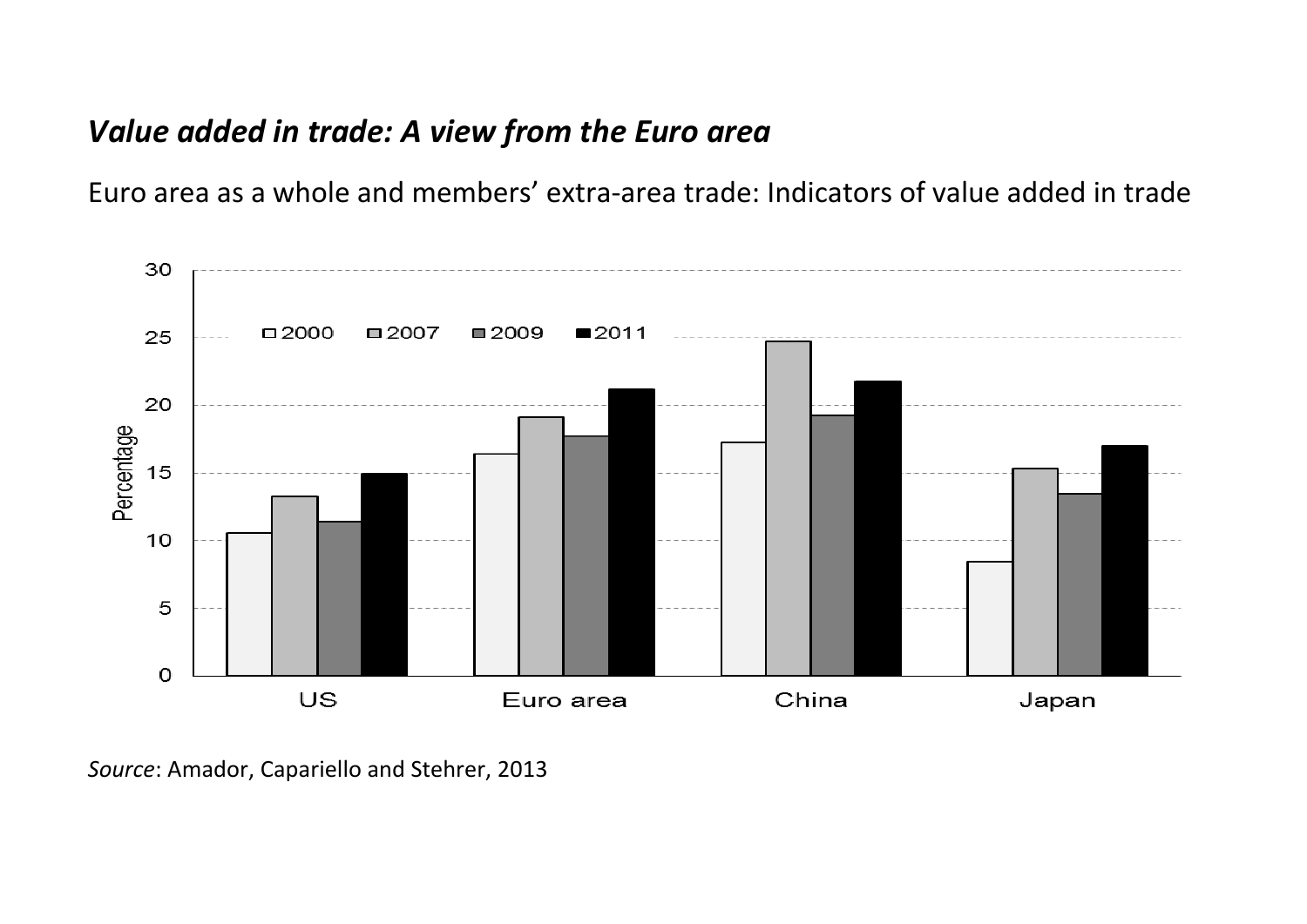#### Euro area as whole: foreign value added in exports by origin (in % of exports)



*Source*: Amador, Capariello and Stehrer, 2013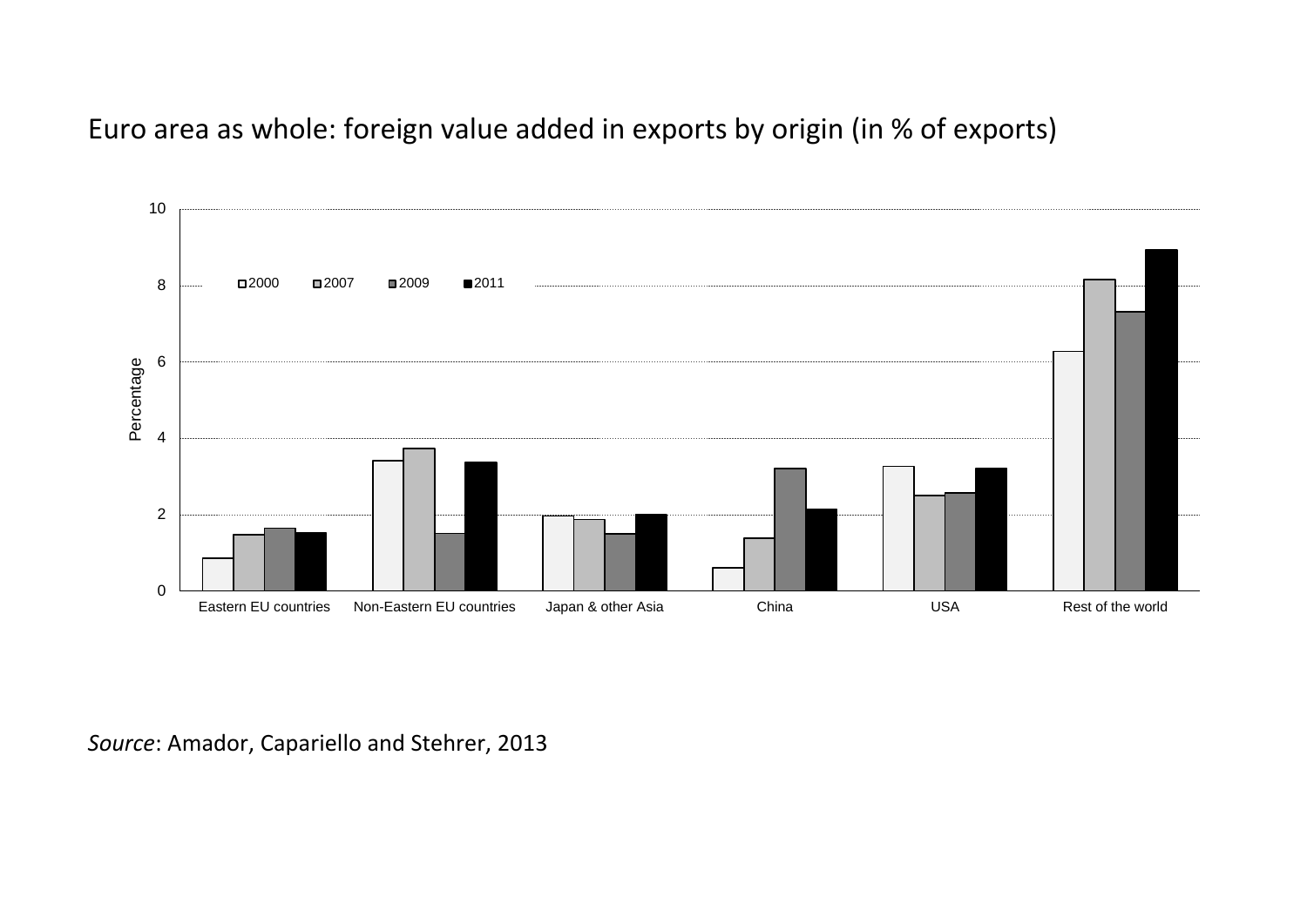Value added due to foreign demand (in % of total GDP), 1995 and 2011



*Source:* Foster, Stehrer and Timmer (2012)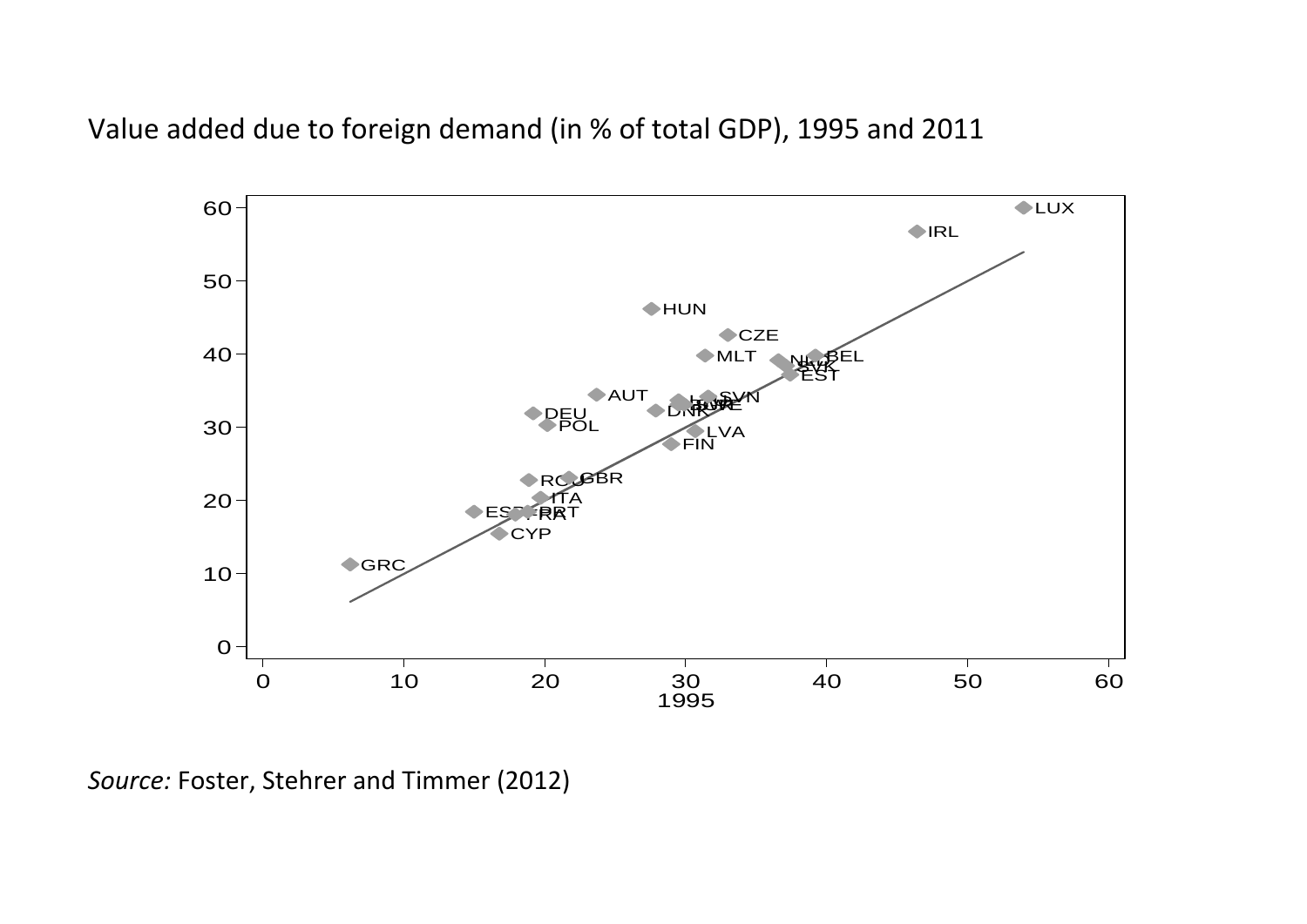



*Source:* Foster, Stehrer and Timmer (2012)